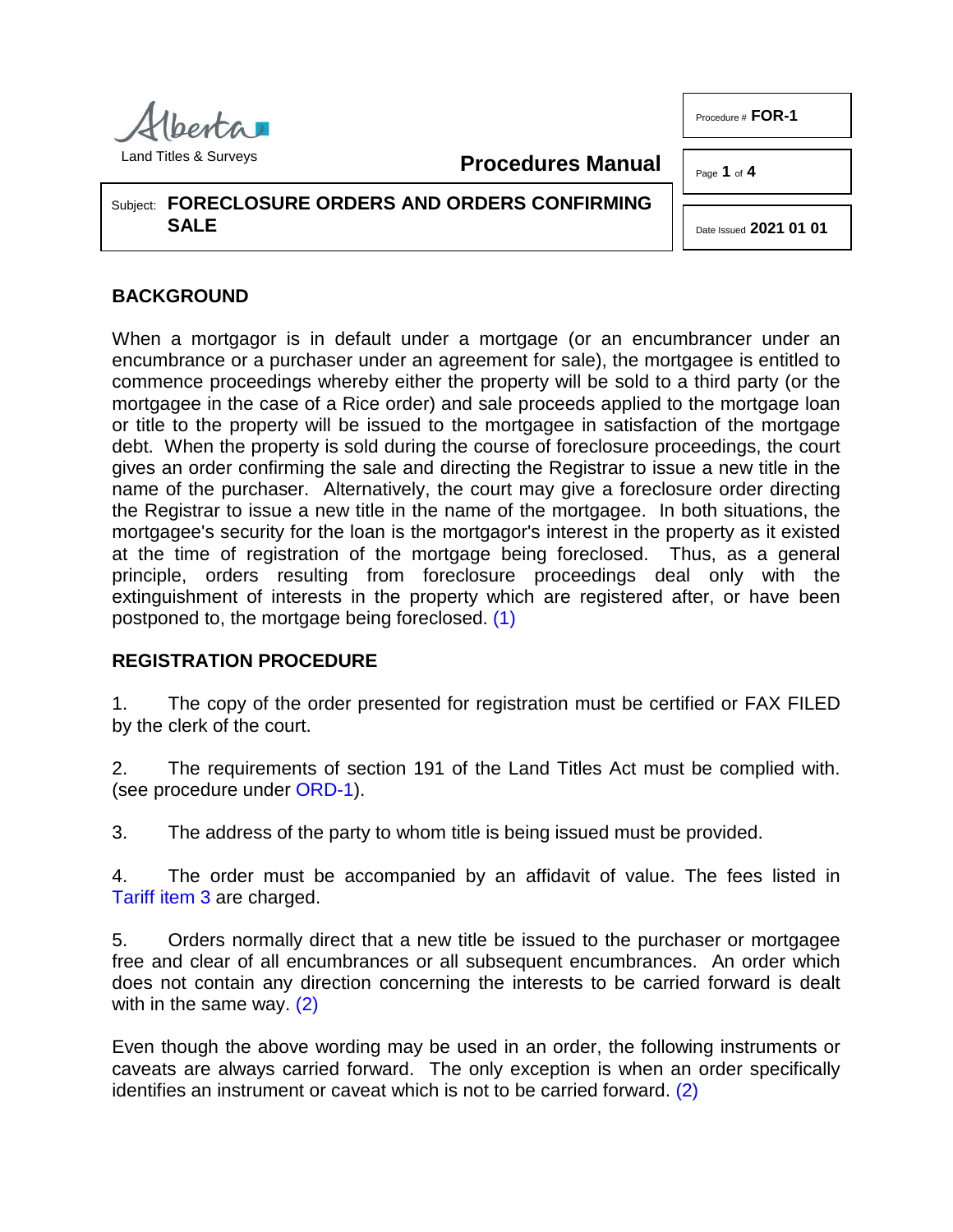a) all instruments and caveats which are registered prior to the mortgage being foreclosed or to which the mortgage has been postponed, except those which have been postponed to the mortgage

b) a transfer of or certificate of *lis pendens* in respect of any instrument or caveat specified in item a)

<span id="page-1-0"></span>c) tax recovery notifications [\(3\)](#page-3-2)

d) easements, conservation easements, environmental reserve easements, utility rights of way, party wall agreements, restrictive covenants, encroachment agreements and caveats concerning these interests, unless the owner(s) of the interest is named as a defendant in the foreclosure action in which case the instrument should not be carried forward

<span id="page-1-1"></span>e) orders under the Surface Rights Act [\(4\)](#page-3-3)

f) certificates under the Water Resources Act [\(4\)](#page-3-3)

g) orders and notices under the Historical Resources Act [\(4\)](#page-3-3)

h) notices of intention to expropriate, extension orders and certificates of approval [\(4\)](#page-3-3)

i) notices of a transportation protection by-law under the City Transportation Act  $(4)$ 

j) restricted development area memoranda under Schedule 5, Government Organization Act, R.S.A. 2000, c. G-10 [\(4\)](#page-3-3)

k) memoranda under the Irrigation Act and the Drainage District Act [\(4\)](#page-3-3)

<span id="page-1-2"></span>l) caveats in respect of condominium fees [\(5\)](#page-3-4)

m) Airport Vicinity Protection Area Regulations

n) notices of lien registered under the Rural Utilities Act, Rural Electrification Long Term Financing Act or the Rural Electrification Loan Act, unless the lien has been postponed to the mortgage or encumbrance [\(6\)](#page-3-5)

<span id="page-1-3"></span>o) any instruments or caveats registered after the date of the order other than writs against the mortgagor (The holders of these interests will not have been parties to the proceedings and may have rights that are enforceable against the purchaser or mortgagee.)

<span id="page-1-4"></span>p) notices of security interest under the Personal Property Security Act which are registered before the date of the order [\(7\)](#page-3-6)

<span id="page-1-5"></span>q) notice of health hazard [\(8\)](#page-3-7)

<span id="page-1-6"></span>r) orders and caveats re orders under the Environmental Protection and Enhancement Act [\(9\)](#page-3-8)

<span id="page-1-7"></span>s) caveats re undermining and related conditions [\(10\)](#page-3-9)

t) caveats by HMQA – Minister of Seniors and Housing

Any other unusual instruments should be referred to a supervisor.

The SPIN2 document type to be used when creating a Document Registration Request (DRR) form is: Order – New Title

The code used for registration at Land Titles is: ORDT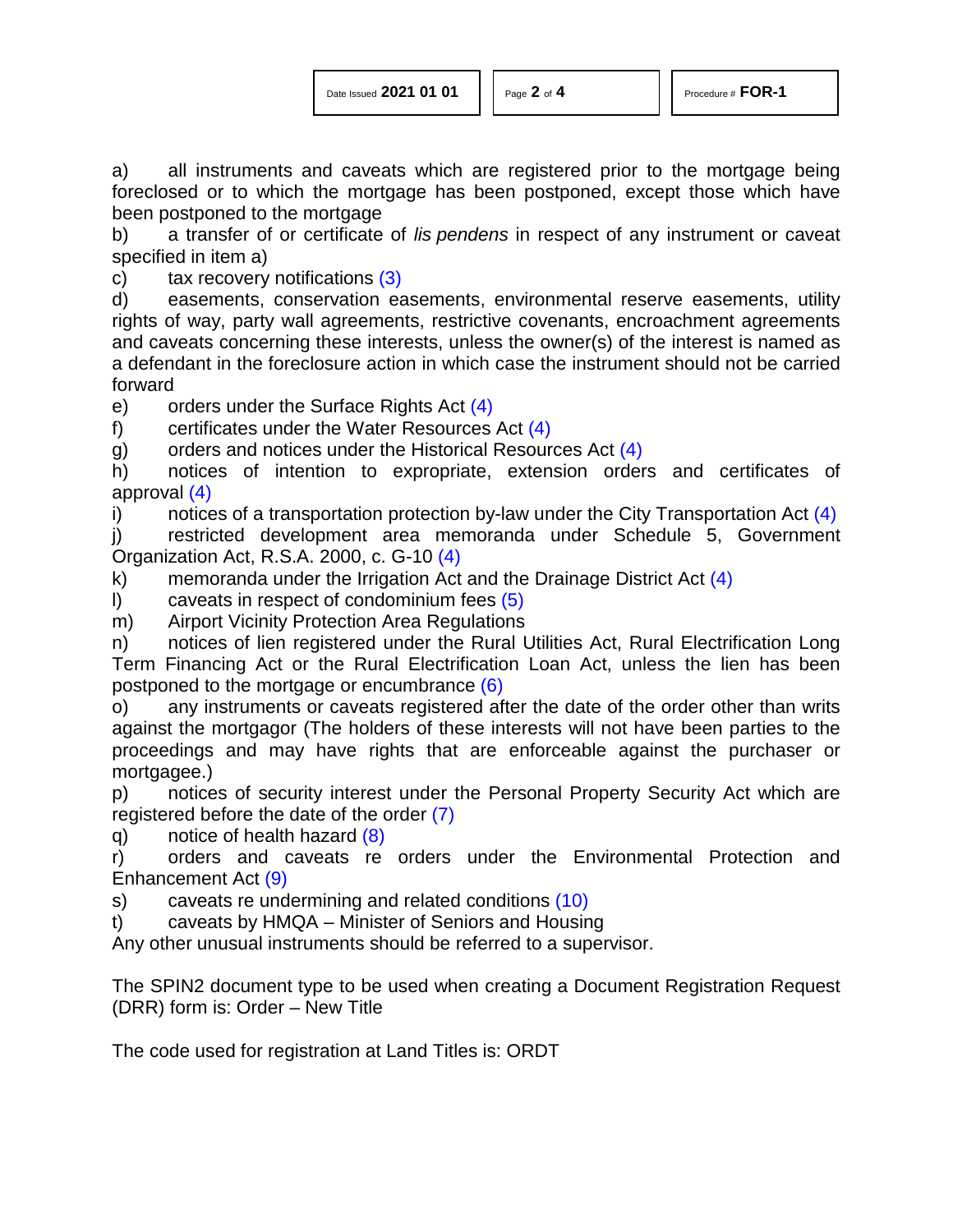6. **Caveats** - If the endorsement for a caveat does not indicate what the claim is, the caveat should be checked before a determination is made as to whether or not it carries forward. If the caveat is carried forward, the particulars of the claim and the address for service should be endorsed on the title. When the caveat is in regard to restrictive covenant, easement or encroachment agreement, only the claim should be shown.

7. **Postponements** - When postponements are endorsed on a title, care is to be exercised in determining which instruments are carried forward. Pursuant to section 107 of the Land Titles Act, a postponement only alters the priority with respect to the rights under the document specified in the postponement and not with respect to the rights under other documents registered against the title.

Therefore, if the following are endorsed against a title:

Mortgage 1 Mortgage 2 Caveat 1

Postponement of Mortgage 1 to Caveat 1

and Mortgage 2 forecloses, Mortgage 1 would carry forward to the new title unless the order specifically stated otherwise, because it is a prior interest and it has not agreed to postpone its rights to Mortgage 2. If Caveat 1 was the party foreclosing, Mortgage 1 would not carry forward as it is a subsequent interest by virtue of the postponement but Mortgage 2 would carry forward as it is a prior interest.

8. Orders confirming sale are often conditional upon payment of a sum of money into court in which case the court clerk's certificate of payment of the specified sum into court must accompany the order.

9. If an order confirming sale directs title to issue to a named person or his nominee and is submitted for registration with a nomination properly executed by the named person designating the nominee, title is issued in the name of the nominee. A letter from the named person designating the nominee is not acceptable for registration, as proper execution requirements must be complied with. See procedures under [AFF-1,](http://www.servicealberta.ca/pdf/ltmanual/AFF-1.pdf) [AFF-2](http://www.servicealberta.ca/pdf/ltmanual/AFF-2.pdf) and [COR-1](http://www.servicealberta.ca/pdf/ltmanual/COR-1.pdf) with respect to attestation requirements.

10. Foreign Ownership requirements must be complied with for orders confirming sale (see procedure under [FOL-1\)](http://www.servicealberta.ca/pdf/ltmanual/FOL-1.pdf).

11. The consideration shown on a title issued upon the registration of an order for foreclosure is "FORECLOSURE" and the consideration stated in the order is shown for an order confirming sale.